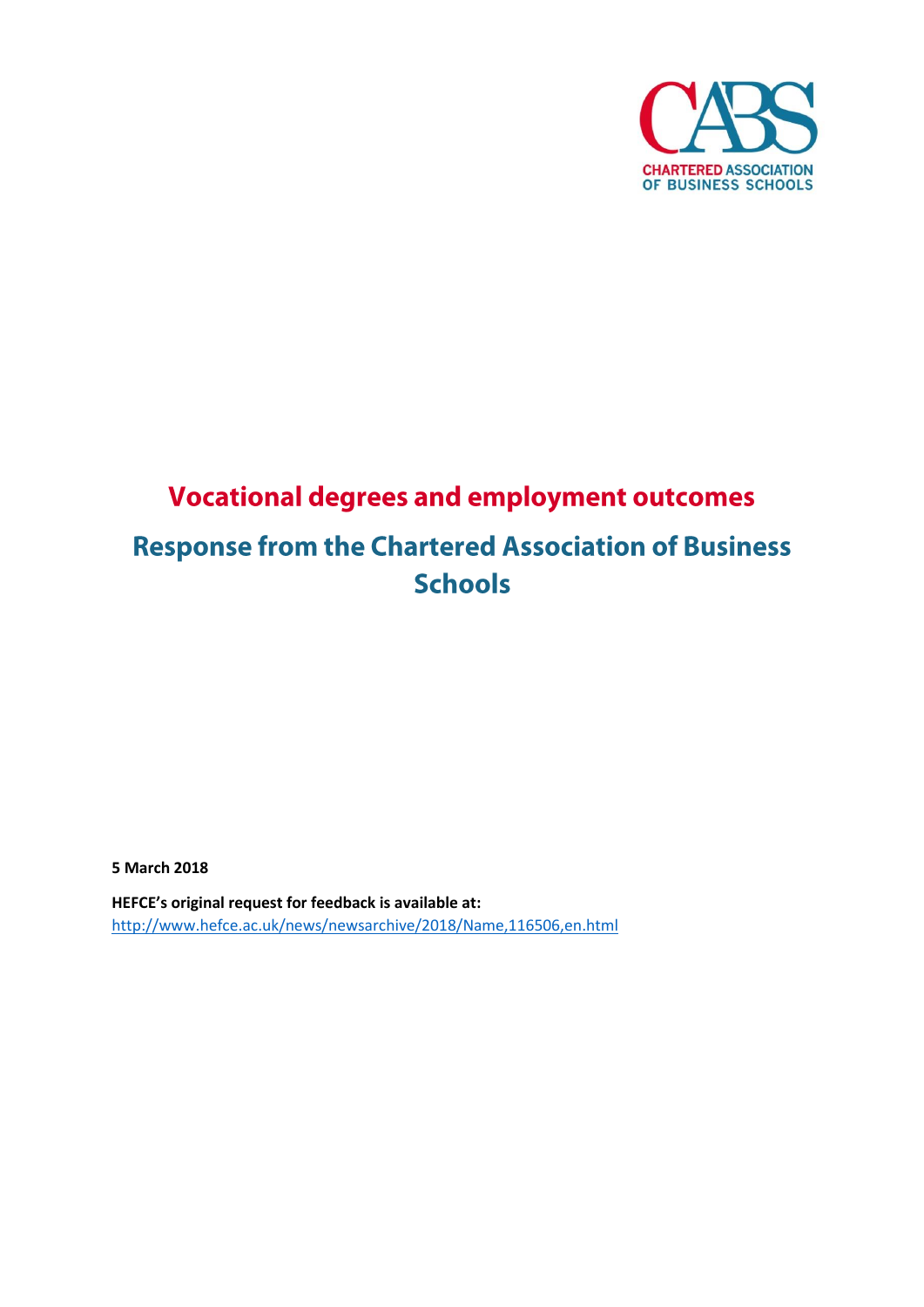- 1. The Chartered ABS and its members are supportive of efforts to increase the information available to prospective students when selecting their degree subject. Future employment outcomes are a key driver in this choice and those joining Higher Education would understandably value such information before deciding on how to invest in their future career. **From our perspective, however, any measure of future employment outcomes must not lead to students making unjustified generalisations about the attractiveness of a particular field**. We therefore have several concerns about the potential for the Occupation-Subject Concentration Ratio (OSCR) to give a misleading impression about the likely career outcomes for individual subjects.
- 2. The HEFCE report on '*Vocational degrees and employment outcomes'* acknowledges that there are several different ways in which a qualification could be considered 'vocational' and that all of the HE subject areas included in the study are, to some extent, vocational. **There is no universally accepted definition of vocational education, and in its broadest sense could be considered as referring to a range of learning experiences which are relevant to the world of work,** including those obtained from HE qualifications.
- 3. **By equating the OSCR measure with the term 'vocational', prospective students may be given the misleading impression that subjects considered 'less vocational' according to the measure do not adequately equip graduates with the skills necessary to embark upon a successful workplace career**. We would argue that in the strictest sense the OSCR is actually measuring how narrow a career path is for a graduate in a specific subject rather than how 'vocational' that particular field is, as almost all HE qualifications can be considered vocational in the sense of training individuals for the workplace.
- 4. Indeed, whilst the paper presents evidence that a higher OSCR has a positive effect on the predicted probability of a graduate being in highly skilled employment, the results also show that **even for subjects with a relatively low OSCR the probability of being in highly skilled employment remains very high**. For example, the OSCR for Business Studies places it at the lower end of the range for the subjects included in the analysis, yet graduates in the subject still have a 92% probability of entering highly skilled employment after graduation. There are also several subjects, including Physics, that have a relatively low OSCR but whose graduates on average earn more than those from other subjects that have a higher OSCR (e.g. Architecture). It is important therefore that the OSCR measure does not lead to the erroneous belief that graduates in subjects with lower OSCRs are less likely to enter highly skilled employment or achieve above average earnings.
- 5. In addition to ensuring that the OSCR measure is not incorrectly interpreted as being reflective of the probability of enjoying a successful career after graduating in a particular field, we would strongly advise that, **if the measure is to be formally rolled-out, the results are presented at a sufficiently granular level as to enable accurate opinions to be formed**. For example, within the broad subject group of 'Business and Management' there are significant variations in the OSCRs for the constituent subjects, which means it is important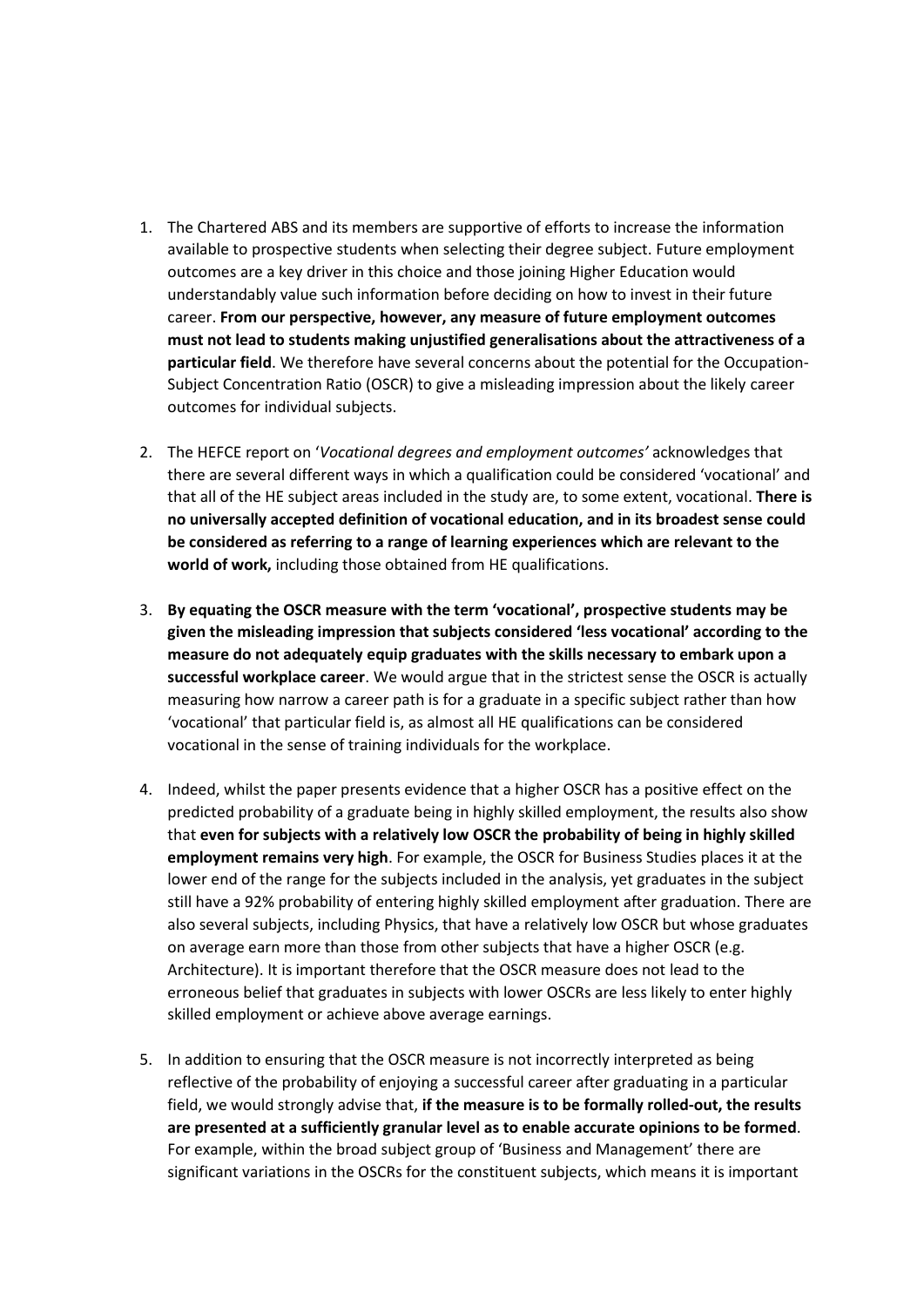that scores are presented at the level of narrow subject areas, to reduce the risk of potential students making sweeping generalisations about the career path of a narrow subject based only on the score for the broad subject group.

- 6. If HEFCE intends to formally introduce the OSCR measure we would strongly advise that it gives careful consideration as to how the results are communicated and the overall objectives that it seeks to achieve through its publication. **We also have a number of issues with the methodology used to construct the OSCR and would ask that HEFCE considers revising it to consider graduates' employment outcomes over a longer period.** The current methodology for the OSCR is based on the DLHE survey which measures outcomes for graduates six months after leaving higher education. For some fields, however, six months is too short a time frame in which to assess the employment outcomes of graduates as career progression may take longer. With the introduction of the new DLHE survey at the end of 2018 – where graduates will be surveyed 15 months after leaving HE – will the OSCR measure change to incorporate data on employment outcomes over this timescale?
- 7. **An evaluation which considers outcomes two years after leaving higher education may generate very different results,** with some subjects recording higher OSCRs if career outcomes are considered over a longer period. For this reason, HEFCE should consider alternative methodologies which could either use the DFE Longitudinal Education Outcomes (LEO) data or the longitudinal version of the DLHE survey. HEFCE should consider other methods for evaluating the validity of the OSCR methodology, including that proposed in the report in which the existing methodology would be reversed by analysing the subject backgrounds of graduates employed in specific occupations. It may also be worth developing a measure for employment outcomes of graduates undertaking post-graduate study immediately after their first degree has been completed.
- 8. **The usefulness of the OSCR measure for prospective students could be enhanced if it incorporated evidence as to whether there exists any trade-off between specific and general skills**, in which graduates in subjects with high OSCRs achieve better employment outcomes in the short-term but plateau over the longer-term. The absence of such data is a significant limitation to the OSCR, as there is no indication as to the likely employment outcomes of graduates over a range of timeframes based upon the OSCR for their chosen subject. **Taken in isolation, the measure could result in prospective students choosing a degree subject based on the probability of achieving employment outcomes as quickly as possible**. Moreover, we are concerned that it could lead to prospective students 'narrowing down' their career paths too early in the belief that subjects with high OSCRs represent a better prospect in the labour market.
- 9. The Chartered ABS is supportive of measures to provide prospective students with comprehensive information about HE qualifications and the various career paths that could result from a specific subject choice. **We strongly urge that any information published with the purpose of informing degree choices is constructed and communicated in a manner that does not result in confusion, misleading conclusions or sweeping generalisations**. As it currently stands we are not satisfied that the OSCR meets these standards and request that HEFCE reconsiders both its intended purpose and methodology.